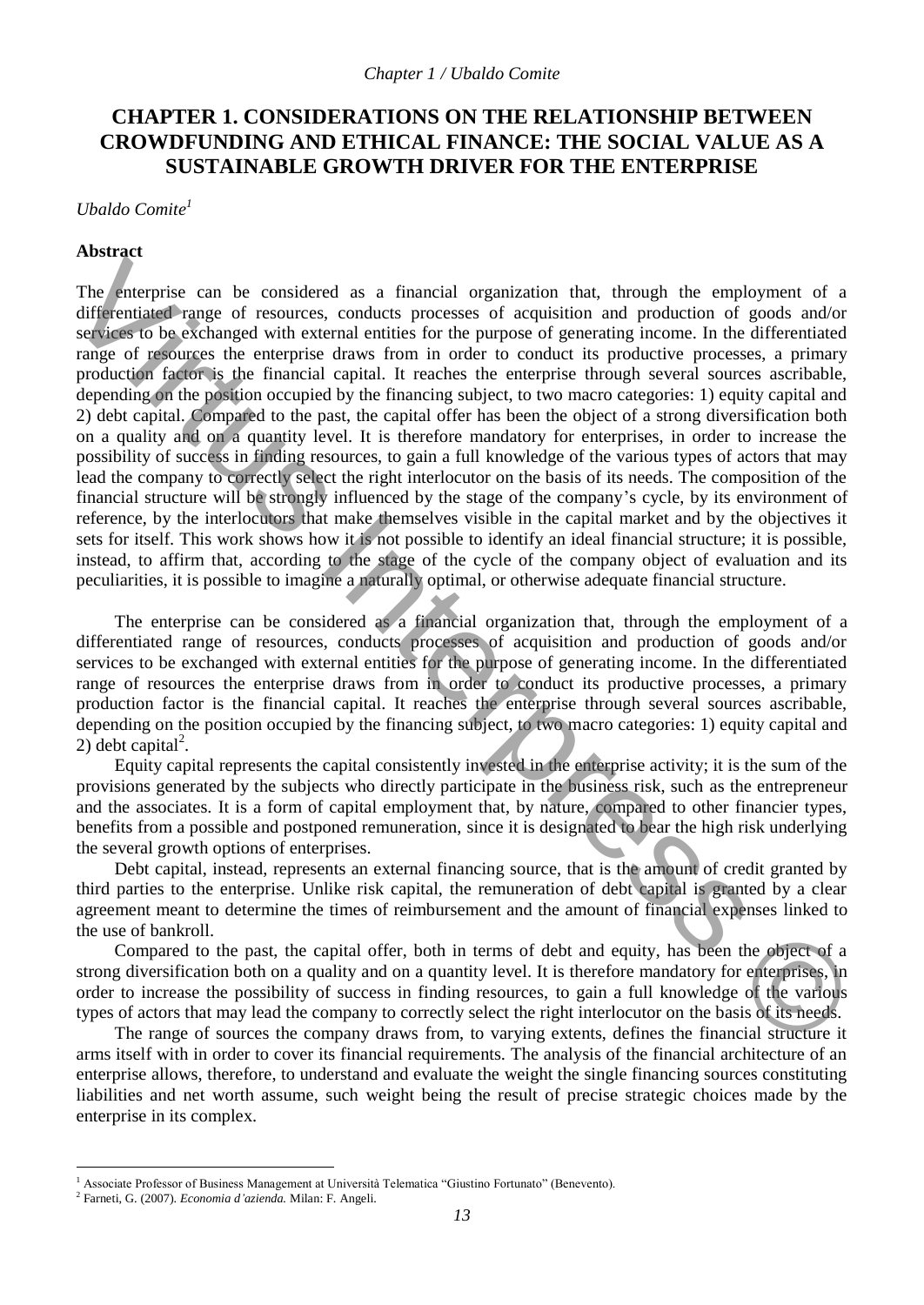The composition of the financial structure will be strongly influenced by the stage of the company's cycle, by its environment of reference, by the interlocutors that make themselves visible in the capital market and by the objectives it sets for itself<sup>3</sup>.

This said, it appears clear that it is not possible to identify an ideal financial structure; it is possible, instead, to affirm that, according to the stage of the cycle of the company object of evaluation and its peculiarities, it is possible to imagine a naturally optimal, or otherwise adequate financial structure.

In this respect, it is important to highlight how, in the last few years, the debate regarding the role of the enterprise in society, which has transversely interested all the economic currents of the last two decades, has acquired strength in light of the historic changes that have brought scholars to ever increasing conceptual efforts aimed to identify the social responsibilities of a financial organization in relation to modern boundaries of economic behavior<sup>4</sup>. We then enter the area of interest of Corporate Social Responsibility, defined by the World Business Council for Sustainable Development as *…* continuing commitment, by business, to contribute to economic development while improving the quality of life of the workforce and their families as well as of the community and society at large<sup>5</sup>.

The extension of the responsibilities that a financial organization is called to support derives from the awareness that the enterprise system cannot be considered as a mere aggregate of human and financial capital harmoniously mixed according to criteria of pure rationality and profitability calculations aimed at the maximization of profit<sup>6</sup>. Such vision leads to isolate the enterprise from the system it draws relations and competence from, allowing an unidirectional exchange based exclusively on pursuing profit and not on reciprocal cooperation aimed at the general progress. Social responsibility forces the enterprise system to undertake specific duties and commitments toward the community. The counterpoint of such duties and commitments is represented by the resources subtracted to the community itself and designed to support the production of economic value. The image of the enterprise as a public system interacting with and influencing the environment of reference, highlights a community concept of the productive system, and it is the productive function itself that is reformulated: from the creation of economic value it moves on to social and environmental (therefore, public) value<sup>7</sup>. the employite in society, which has transversely interested all the conomic current of the layer of the act two properties of a frame in the conomic consequent of the layer conomic consequent of the layer consequent of th

In order for financial organizations to acquire a full "citizenship right" within the community of reference, it is necessary for them to adequately repay society for the environmental responsibility deriving from their production processes, as well as to respect the social responsibility related to the sharing of the economic value created by the primary stakeholders, by integrating the economic objectives with third level responsibilities, such as the responsibility toward the community, related to the efforts supported voluntarily by a financial organization in order to contribute to the well-being of the community<sup>8</sup>.

The concept of enterprise as a social agent entails economic evaluations. The socially responsible enterprise pursues lucrative aims; however, in the prospect of *Corporate Social Responsibility* (C.S.R.), profit, normally intended as the difference between production income and expenses, is no longer the ultimate aim of the economic activity, but the means to respect social and community objectives, able to protect and enrich the context of referral and therefore, those who operate within it<sup>9</sup>.

So, the classic dichotomy economic profit-social responsibility is evolving. The integration of ethical policies that are socially oriented in the core business represents a necessary bond to the survival of the enterprise in the medium to long term, especially in contexts, such as the modern ones, that are overly

<sup>3</sup> Antoldi, F. (2004). *Conoscere l'impresa.* Milan: McGraw-Hill.

<sup>4</sup> … The enterprise has a global responsibility, which involves economic, social and community aspects. This global responsibility must be conducted, in any case, by granting its own survival, and therefore by accurately balancing the requests it is called to satisfy. The trade off to observe is represented by the economic balance in the short term and by the increase of social consensus in the long term.. The principles governing this double objective are those of efficiency and ethical sustainability in management. All in all, the purpose of ethics must be to distribute incentives and costs amongst all stakeholders according to the principles of honesty, fairness and justice*.* Sciarelli, S. (2005). *L'ampliamento della responsabilità sociale d'impresa* (the expansion of corporate social responsibility). *Italian Journal of Management, may-august*. Verona: Sinergie.

 $5$  The World Business Council for Sustainable Development (WBCSD, Consiglio mondiale delle imprese per uno sviluppo sostenibile) founded prior to the Earth Summit in Rio in 1992 to voice the entrepreneural sector, is a platform founded to promote enterprise sustainability (editor's note).

<sup>6</sup> Comite, U. (2010). Responsabilità sociale e governance di impresa: Aspetti etico – aziendali. In G. P.Calabrò (Ed.), *La responsabilità tra teoria e prassi.* Padua: Cedam.

<sup>7</sup> Comite, U. (2011). Etica d'impresa e decisioni del governo aziendale: il cambiamento nella conduzione del business. In Y. Sicluna, & C. Sepulveda (Eds.), *L'etica nel mercato.* Padua: Cedam.

<sup>8</sup> Comite, U. (2009). Etica de la empresa y estrategias empresariales. *ROTUR Revista de ocio y turismo, 2,* 107-124. Retrieved from the World Wide Web: http://hdl.handle.net/2183/7684

<sup>9</sup> De Nicola, M. (2008). *La responsabilità sociale dell'azienda. Strategie, processi, modelli*. Milan: F. Angeli.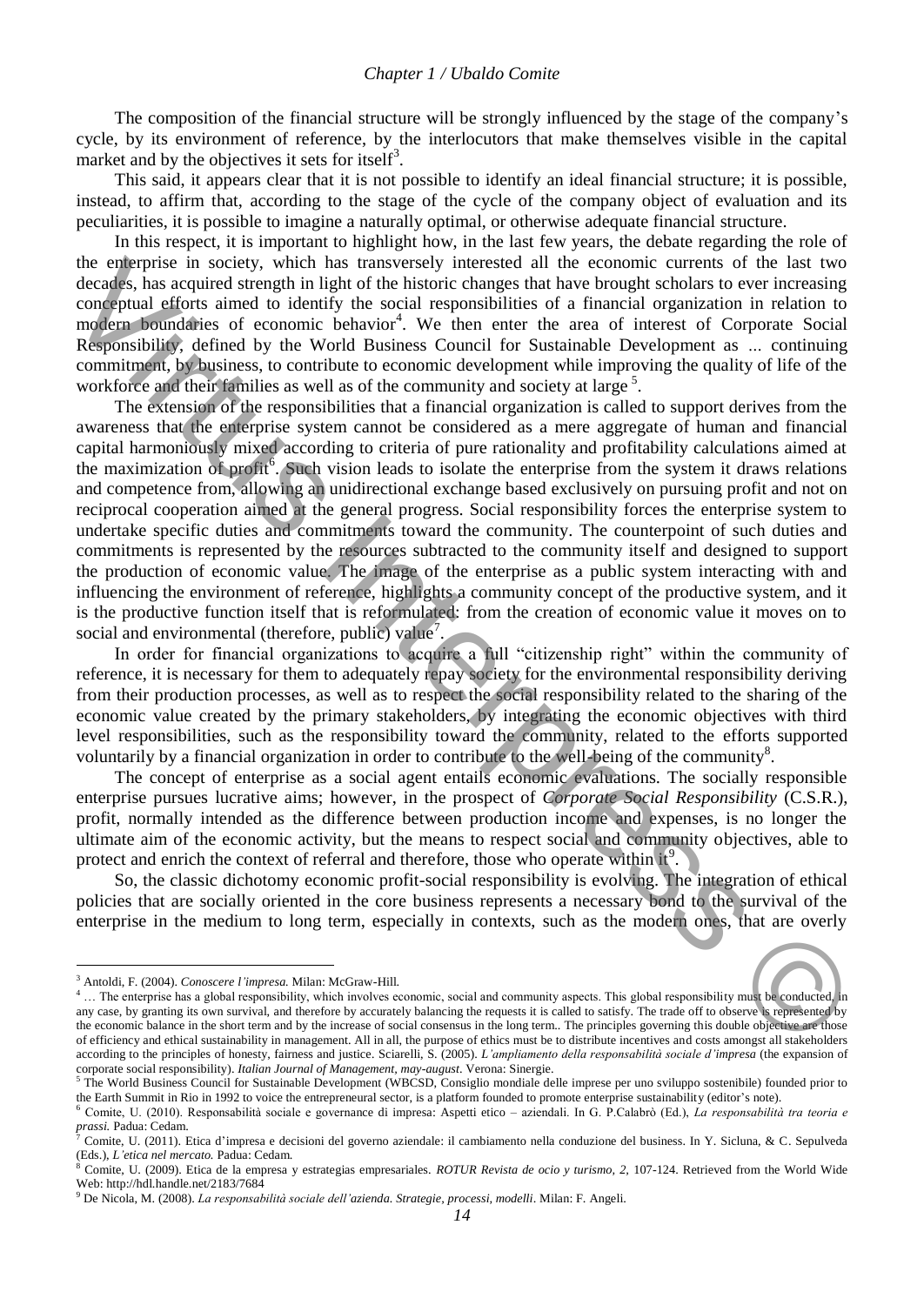#### *Chapter 1 / Ubaldo Comite*

competitive. It is therefore necessary to make a further effort in order to understand which are the benefits that the adoption of socially fair policies can bring to the company's productive system $10$ .

Giving for granted that the individualistic concept of ethics recalls the architecture of moral rules and behaviors that an individual or a group of people pursue with their actions in order not to hurt other subjects, the introduction of this concept in the business practice does not appear as being forced, but more like as an aspect of the human capital that has been underestimated to date<sup>11</sup>. Each unit of human capital influences and is influenced by the degree of morality that identifies the business concept in which it coexists. In other words, the creation and diffusion, from the top of the entire business structure, of moral dogmas and behaviors the company promotes outward, through the undertaking of environmental and social responsibilities, contributes to the creation of a strong reputation and a series of intangible assets that strengthen the competitive advantage<sup>12</sup> and the survival chances in the middle to long term.

The need to pinpoint and engulf within business policies the behavior correctly orientated toward development and social growth has been felt more consistently in the last few years, to the point of being invoked as an antidote against the continuous financial crisis undergone in the last decade, the last of which oppresses the European economies to date.

The need for stability and for restoring social and moral rules represent a fertile ground for the development of Ethical Finance, intended as the attempt of the finance world to restore a relationship of trust between the asset market and the entrepreneurial world.

Ethical finance represents the effort to return to the original function of finance, that is the equitable allocation of financial resources in time and space to the purpose of supporting a correct development of real economy in order to raise the wellbeing of the community  $13$ .

The combination of moral values and employment of financial resources has produced a financial instrument called *Socially Responsible Investing* (S.R.I.), the offer of which is based on the assumption that private capital might intentionally create both economic profits and social impacts that are positive, or at least non-damaging to the community. The segment of ethical investment responds to a specific need, that is the possibility to contribute to the improvement of the macro environmental conditions through investments within financial organizations undertaking production, work, and commercial policies that are financially sustainable $^{14}$ .

A new figure is therefore taking shape: the ethical investor, defined as the subject, a physical or legal person, that within the evaluation of investment possibilities confers remarkable importance, almost equivalent to the financial one, to the contribution that the employment of financial resources in certain activities rather than others, may generate in terms of social benefits. We are witnessing a change in direction of the traditional rules of finance, performance surrenders its role of driver to the social objective in order to become means and architecture to be implemented to the purpose of making the objective reachable and profitable.

The adoption of an ethical filter in the world of finance on a global scale has allowed the creation of the Ethical Funds of Investment, financial institutions that manage the community asset by choosing companies that meet the c.d. E.S.G. criteria (*Environmental, Social and Governance*) in order to ensure the selection of investments in companies conducting production and collateral activities with a high social impact. The magnitude of the collection highlights, both on a national and a European level, the rising of the awareness, amongst the actors in the sector, and that as well as the scope of risks and profits in their investment choices, it is important to pay attention to a third dimension as well, that is the social value produced through investment policies. The adoption of an outcome oriented outlook stems from the evidence that social growth may stimulate the development of real economy in a tangible manner, ensuring coestist In other words, the creation and diffusion, from the top of the entire business structure. of most oscillates, controlling the understanding of eviryonmental and staring limits. controlline controlline controlline

<sup>10</sup> Pollifroni, M. (2012). *Lineamenti di etica aziendale*. Turin: Giappichelli.

<sup>11</sup> Comite, U. (2010). Responsabilità sociale e gestione etica dell'impresa tra profitto e primato della persona umana. *E- Theologos, Teheological revue of Greek Catholic Theological Faculty, 1(1), 21-36.* https://doi.org/10.2478/v10154-010-0003-9<br><sup>12</sup> The composition education of the composition of the composition of the composition

The competitive advantage of an enterprise may be defined as what constitutes the basis of the superior performances recorded by the enterprise, usually in terms of profitability compared to the average of its direct competitors in the sector of reference, in the middle to long term. For further information see: R. M. Grant, *L'analisi strategica per le decisioni aziendali*, Il Mulino, Bologna, 1999; Porter, M. E. (1985). *Competitive advantage:* 

creating and sustaining superior performance. New York: The Free Press.<br><sup>13</sup> Foglio, A. (2016). Eticonomia. La gestione etica dell'economia, dell'impresa, del mercato, del business, della finanza, dei consumi, dell'ambient Milan: F. Angeli.

<sup>&</sup>lt;sup>14</sup> Domini, A. (2000). *Socially responsible investing: Making a difference and making money*. New York: Dearborn Trade.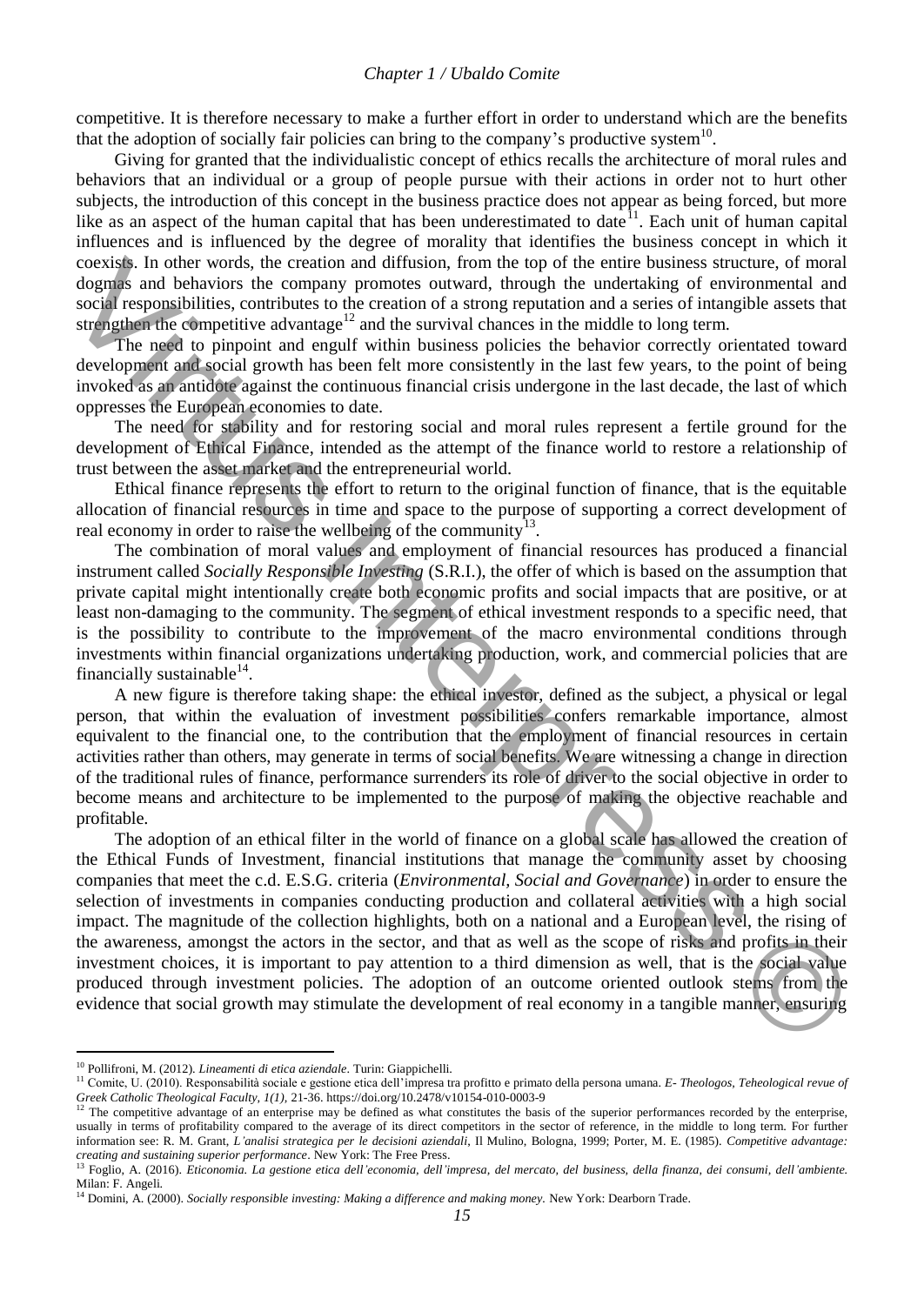a growing stability of the results in the medium and long term, through the inception of a new generation of socially oriented entrepreneurs.

On the demand side, social impact investments respond to the desire of the community to actively contribute to the production of adequate responses to the growing complexity of social and economic needs.

On the offer side, next to tools defined as traditional, such as microcredit or mutual credit, we find C*rowdfunding* as a developing tool, offered by a growing number of intermediaries, but characterized by an operational approach not yet structured enough to precisely frame the role and weight that this new form of participatory economy may practically bring to the construction of an investment offer system that is consistent with the sustainable development of modern society<sup>15</sup>.

Despite *Crowdfunding* represents a tool with potentialities that remain unexpressed for the main part and in which a few pioneering intermediaries in the past few years have been focusing the experimentation of the boundaries and of the possible cultural, social and economic implications the practice underlines, a few key dimensions of Crowdfunding can be observed in the foundation of Ethical Finance (Table 1).

**Table 1.** Comparison between the key dimensions *Crowdfunding* and ethical finance

| <b><i>Crowdfunding</i></b>     | <b>Ethical finance</b>    |
|--------------------------------|---------------------------|
| Democratic credit access       | Fairness                  |
| Community participation        | Transparency              |
| Social approval                | Social asset management   |
| Central role of the individual | Moral and social criteria |
| Source: personal elaboration.  |                           |

*Source: personal elaboration.*

 $\overline{a}$ 

The main element contributing to the development of *Crowdfunding* is the easy access to credit, that is the tangible possibility for the proponents, be they individuals or entrepreneurial organizations, to turn to the "crowd" for the collection of funds, bypassing the traditional obstacles that start-ups have to face today whenever they turn to traditional credit channels (banks, financing businesses etc.)<sup>16</sup>.

*Crowdfunding* is, therefore, a democratic credit access tool, that does not operate discriminations amongst the final recipients of the collection. This feature *recalls tout court* the first pillar of Ethical Finance: the equal distribution of the resources oriented toward human development, which realizes itself also and most of all through a different and more reasonable management of wealth.

In the analysis of the intermediaries involved in the segment of Ethical Finance, a key role in the financial intermediation conducted by such operators is covered by the concept of operational-behavioral consistency. The assessment of the validity of the offer of a financial operator compared to traditional operators is based on two criteria: the first distinguishable in the type of products offered and in the destination of the investments realized; the second in the existence, observance and sharing of a system of ethical and social values, as well as in the attention to transparency and quality of management. an one philosonial approach not verture of the presist) from the tole and weight hand this new form the constrained be electron with the setsimal the setsimal the setsimal the setsimal the setsimal consideration of an ins

The concept of transparency realizes itself, in this form of financial intermediation, in the possibility offered to the socially responsible investor to decide whether or not the employment of its own resources in a given activity is consistent with the personal idea of ethical suitability, and in the resulting possibility to be able to evaluate the decisions regarding the use of resources by verifying their real destination.

The transparency of the circuit of employment of resources represents, in the segment of Ethical Finance a necessary condition in order to establish a relationship of trust between investors and institutions<sup>17</sup>.

The practice of *Crowdfunding* also shows the need for a relationship of trust between the proponent and the "crowd", so that the collection of capital can be realized.

<sup>&</sup>lt;sup>15</sup> *Crowdfunding* can be defined as the collective effort of many individuals that create a network and join their resources in order to sustain projects started by other people or organizations, usually through the internet. The single projects or the enterprises are financed with small contributions coming from a great number of individuals, allowing innovators, entrepreneurs and company owners to use their social network in order to gather capital. U. Comite, *Crowdfunding as a Model and Financing Instrument in Social Enterprises*, Proceedings of the 21<sup>st</sup> Eurasia Business and Economics Society Conference, *Consumer Behavior, Organizational Strategy and Financial Economics*, Mehmet Huseyin Bilgin, Hakan Danis, Ender Demir, Ugur Can (Eds.), Springer, 2018.

<sup>16</sup> Pavan, A. (2018). *Il crowdfunding: Cambia il tradizionale sistema del "fare impresa".* Padua: Cedam.

<sup>17</sup> Ronchetti, N., & Guandalini, M. (2013). *Finanza etica, una rivoluzione silenziosa.* Pistoia: L'Atelier.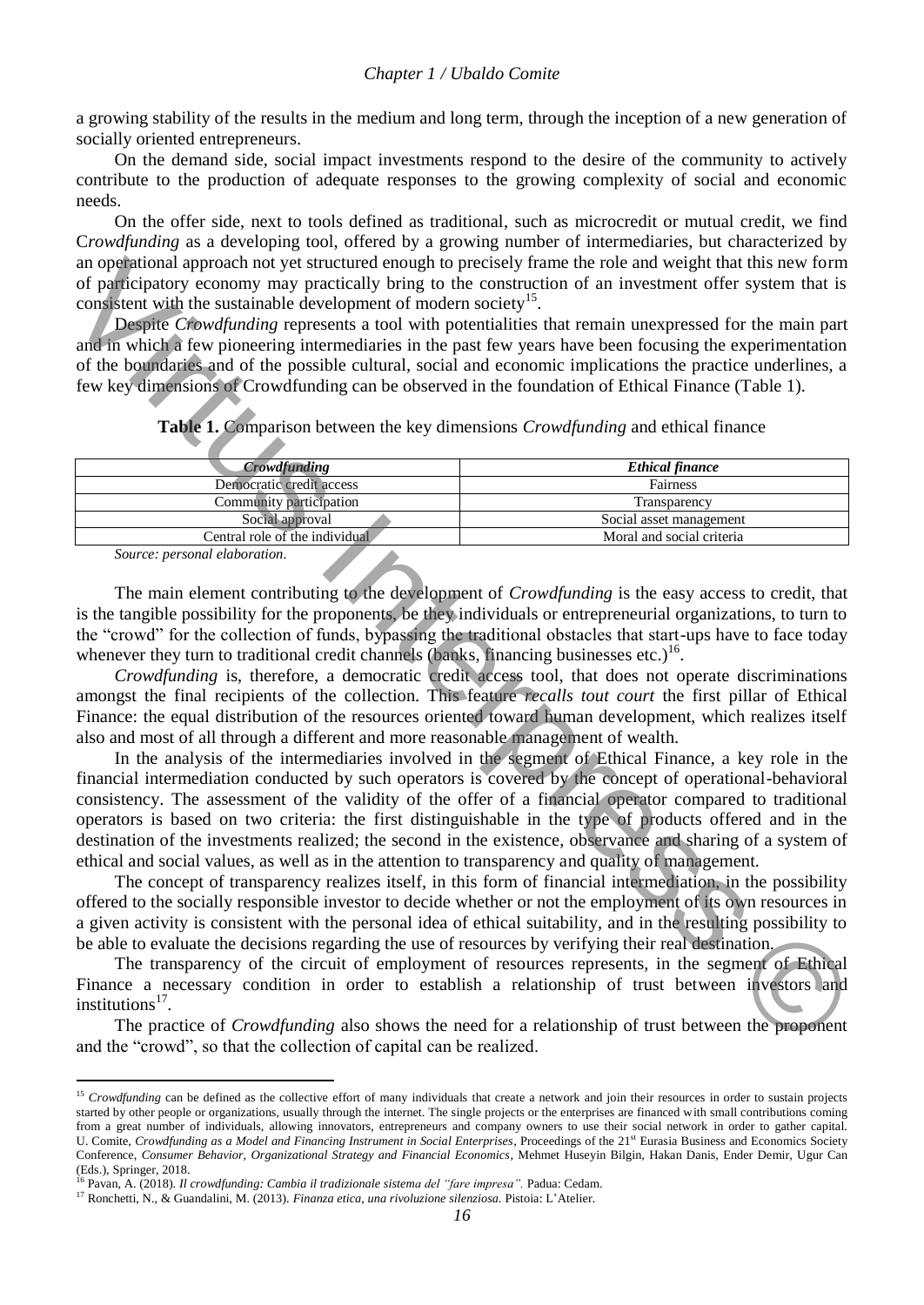#### *Chapter 1 / Ubaldo Comite*

The participation of a community in sharing the values at the basis of a *Crowdfunding* campaign requires high levels of transparency and fairness, signals through which the proponent can establish a solid relationship with the "crowd", that will be nourished by the timely reporting of the modalities of employment of the capital gathered. Furthermore, the collective intelligence of the "crowd" represents a valid deterrent against ambiguous, opportunistic or phony behaviors, rewarding, instead, the proponents that are more accustomed to transparent communication. Ethical finance does not dictate a passive role of the investor, rather it offers a double possibility to identify an area of social, religious, scientific interest on which to invest, favoring the involvement, according to the tool considered, in direct mechanisms of indications of the preferences regarding the destination of the funds, or in democratic mechanisms of participation in the decision making process<sup>18</sup>.

The diffusion of an economic democracy culture is a structural element of *Crowdfunding*.

In this respect, the legitimacy of a market subject is no longer determined by the trust a few specialized individuals have placed in it, but it is realized through a community process and an aggregate of sharing and social approval.

The ethical investment excludes economic relationships with financial entities that hinder the development of society, and therefore, of every single individual. The implementation of financial practices of moral and ethical principles entails a change in perspective, from an impersonal credit system, exclusively based on financeability criteria, to a system that sees the individual and his wellbeing as the ultimate beneficiary of the financial activities.

The will of ethical finance to bring back to the center of the economic system the needs of the community is in harmony with the centrality that the individual assumes in the practice of *Crowdfunding*. The will of the "crowd" to tangibly contribute to the realization of a project, be it of economic or social nature, is strongly influenced by the degree of geniality, creativity, sensitivity and competence shown by the proponent subject. The evaluation of the employment of resources in certain projects is guided by the degree of identification of the *crowdfunder* with a certain cause, by the possibility offered, by that particular initiative to intervene as an active part of society in the resolution or in the attenuation of complex issues, and it is therefore strengthened by the perception that the contribution offered may proactively help with the achievement of the objectives that are not limited to the sole accumulation of wealth from other subjects. The identification of strong contact points between *Crowdfunding* and the segment of socially oriented finance suggests, after a better planning of the first, that such phenomena may profitably contaminate each other by drawing from their reciprocal strengths. Leaving behind the *Donation based*<sup>19</sup> model, where the overlapping of the reciprocal dimensions of influence appears clear, in the practice of the *Reward based*<sup>20</sup> or *Equity based*<sup>21</sup> models there could be important benefits brought by *Crowdfunding* to the segment of Ethical finance. which by invest, favoring the involvement, according to the tool considered, in direct mechanisms of participation in the chesion condition, the decision material participation in the chesion material participation in the

<sup>18</sup> Miglietta, A., & Quaglia, G. (2012). *Etica e finanza. Per un nuovo rapporto tra persona e mercato.* Assisi: Cittadella.

<sup>&</sup>lt;sup>19</sup> In the *Donation based* model, the initiatives proposed mostly refers to the third sector, non-profit organizations, social entities and associations, which turn to the crowd for contributions to social or ethical causes. The donor, in this case, is essentially moved by a charitable reason. He does not receive any financial advantage from funding the cause. This model is probably the first in chronological order. Indeed, the early crowdfunding campaigns were mostly centered on cultural and social themes. The charitable and philanthropic purpose must be led back to the benefit of the donor, and not to the working modality of the platform or to the objective pursued by the proponent. Essentially, the Donation category includes all those projects that do not provide a financial gain for the donor, and consequently, the platform may operate through the withholding of intermediation charges or not, as well as the funded project might underline a non-profit objective or (editor's note)

<sup>&</sup>lt;sup>20</sup> Reward crowdfunding is largely employed thanks to the ability to remunerate, however symbolically, the crowdfunders, though without dispersing the resources useful to the project. The rewards are never monetary and they normally have a value that is lower than the value of the donation. Despite this, they raise a high interest within the "crowd" thanks to the value that it gives to small acts of thankfulness, such as mails, personal references, and Vip tickets. The value of the rewards may moreover vary in relation to the amount donated. The choice of the rewards is solely to the discretion of the promoter. The evolution of the *Reward based* model has also led to the online development of the practice of *pre-selling* that is used to introduce into the market products or services that have not yet been realized and for the production of which it is necessary to turn to crowd funding.

The *backers*, that is, those who make a donation, obtain this way the right to receive the product/service before the official launch on the market, obviously at a discounted price. *Pre-selling* represents a tangible possibility, for innovators and small enterprises, to successfully launch a new product, testing it ahead of time with the consent of the crowd. The *Pre-selling* and pure *Reward* are often complementary and do not substitute each other. (editor's note)

<sup>&</sup>lt;sup>21</sup> The *Equity based* model surely represents the more recent evolution of the practice of *Crowdfunding*; as well as the most discussed one, since it elevates the funding from the "crowd" to a way of purchasing shares of capital in startups. Through the *equity* platforms, projects with a high innovative value that stand out for their growth and survival ability may access a parallel market for the gathering of risk capital. It is the better structured Crowdfunding model, especially in relation to the connections that exist between the actors. The latter, indeed, no longer appear as mere entrepreneurs and supporters who freely choose to turn to funding from the "crowd", but it is private subject who now qualify as investors, however nonprofessional ones. (n. d r.)